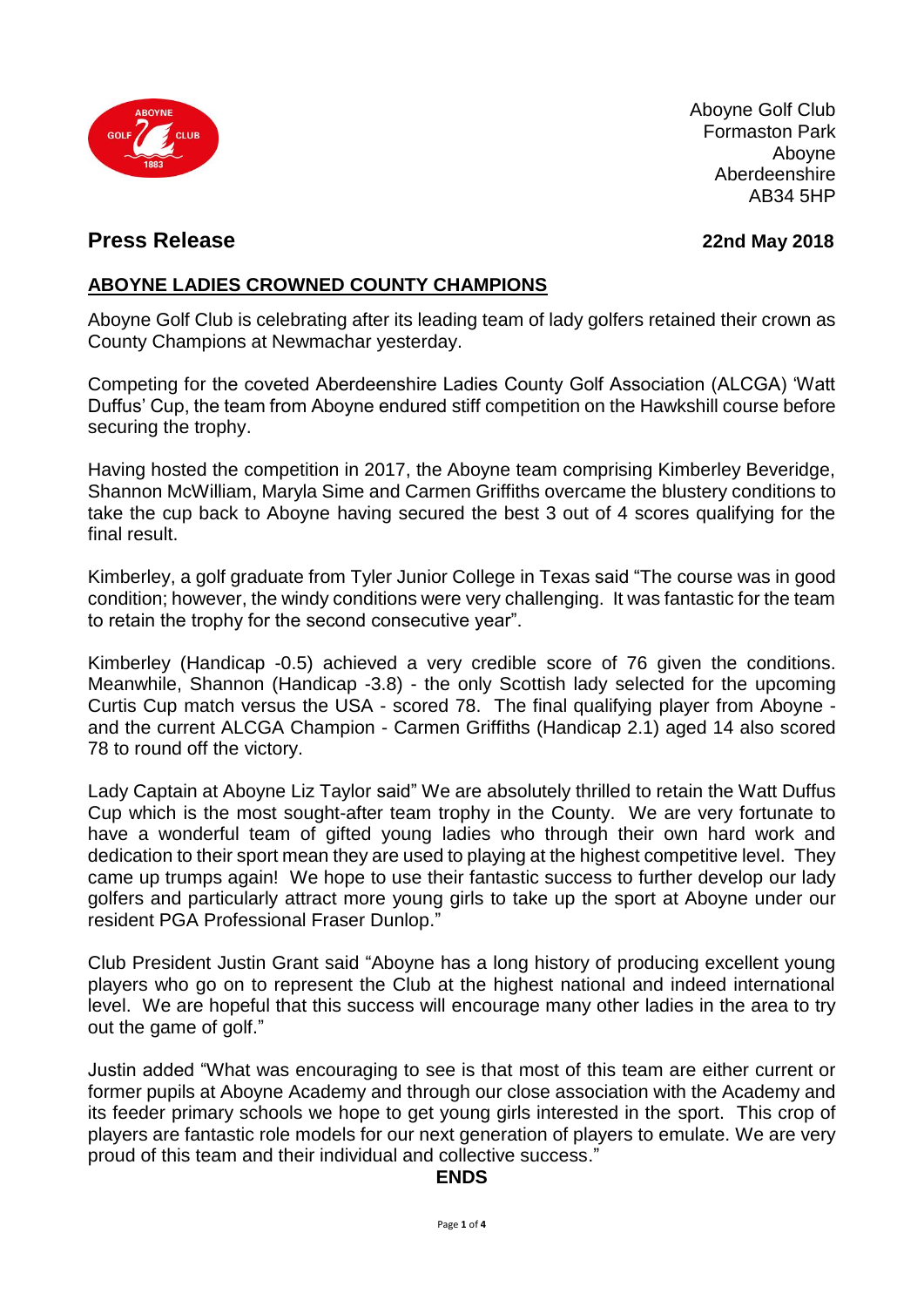### **CONTACT**

Nigel Bradburn, Marketing Convenor Aboyne Golf Club, Formaston Park, Aboyne Aberdeenshire, AB34 5HP Tel: 013398 86328 Email: aboynegolfclub@btconnect.com aboynegcmarketing@gmail.com

# **PHOTO**



# **From Left to Right:**

Ann Smart (Captain ALCGA), Maryla Sime, Shannon McWilliam, Kimberley Beveridge, Carmen Griffiths, Ros Dunsmuir (President ALCGA).

#### **Notes to Editors**

The oldest club on Royal Deeside, Aboyne is an immaculately maintained, challenging golf course with spectacular views of the surrounding hills & countryside.6000 yards of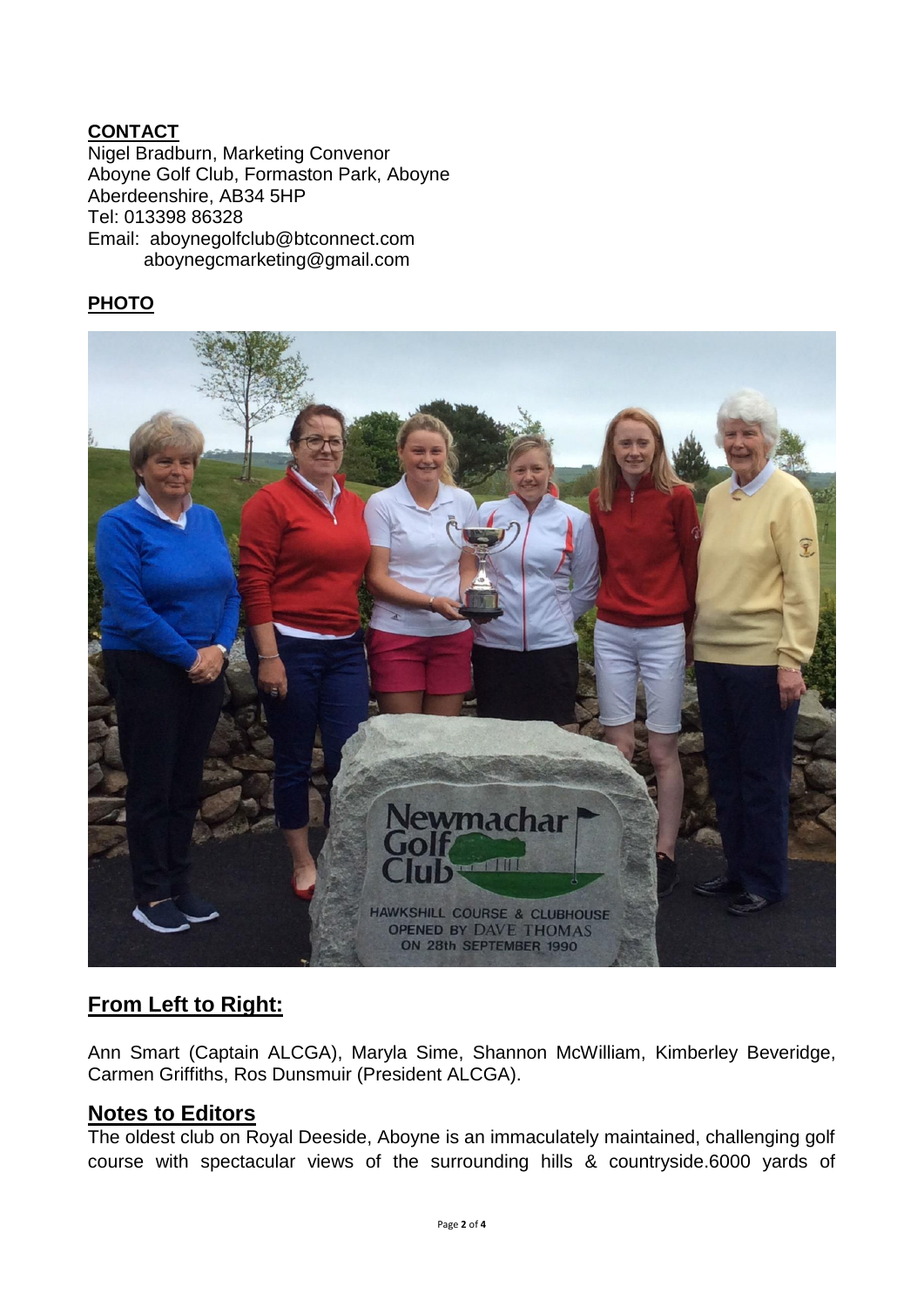impeccable fairways and faultless greens - a golfer's haven. Aboyne embraces every golfer, from beginner to Scottish International.

Our welcoming, family friendly clubhouse allows you to soothe away your cares on our sunny balconies, where you may catch a glimpse of ospreys, otters or the swans on the Loch. Aboyne is the understated jewel in Aberdeenshire's golfing crown.

Our long-established course has won many plaudits as one of the most memorable tests of inland golf in Scotland. Designed by Archie Simpson and updated by renowned architect Martin Hawtree, such is Aboyne's unique terrain and growing reputation it has been selected in recent years by our governing body to host the Scottish Golf Women's County Finals and the Men's NE Open – the flagship event in the North East District calendar and a world amateur ranking event. We have also been honoured to chosen by The R&A to host the LGU Coronation Foursomes Regional Finals in 2018.



Come and play our unique topography and enjoy one of the most varied and respected courses in 'The Home of Golf'.

Visitors are delighted with the contrast found between the front and back nine. The course presents a rich variety of memorable holes making the most of the natural variations in the terrain, which is a mix of rolling parkland with inviting fairways and elevated links-like heathland with tighter targets. Mature trees and water also come in to play on many holes.

Aboyne Loch is a notable feature lending character and scenic beauty to the course, as well as providing a hazard to be avoided on the last hole of the relatively flat parkland front nine. Thereafter, the course changes character to rugged heathland and climbs gently, providing magnificent panoramic views over the Aberdeenshire countryside.